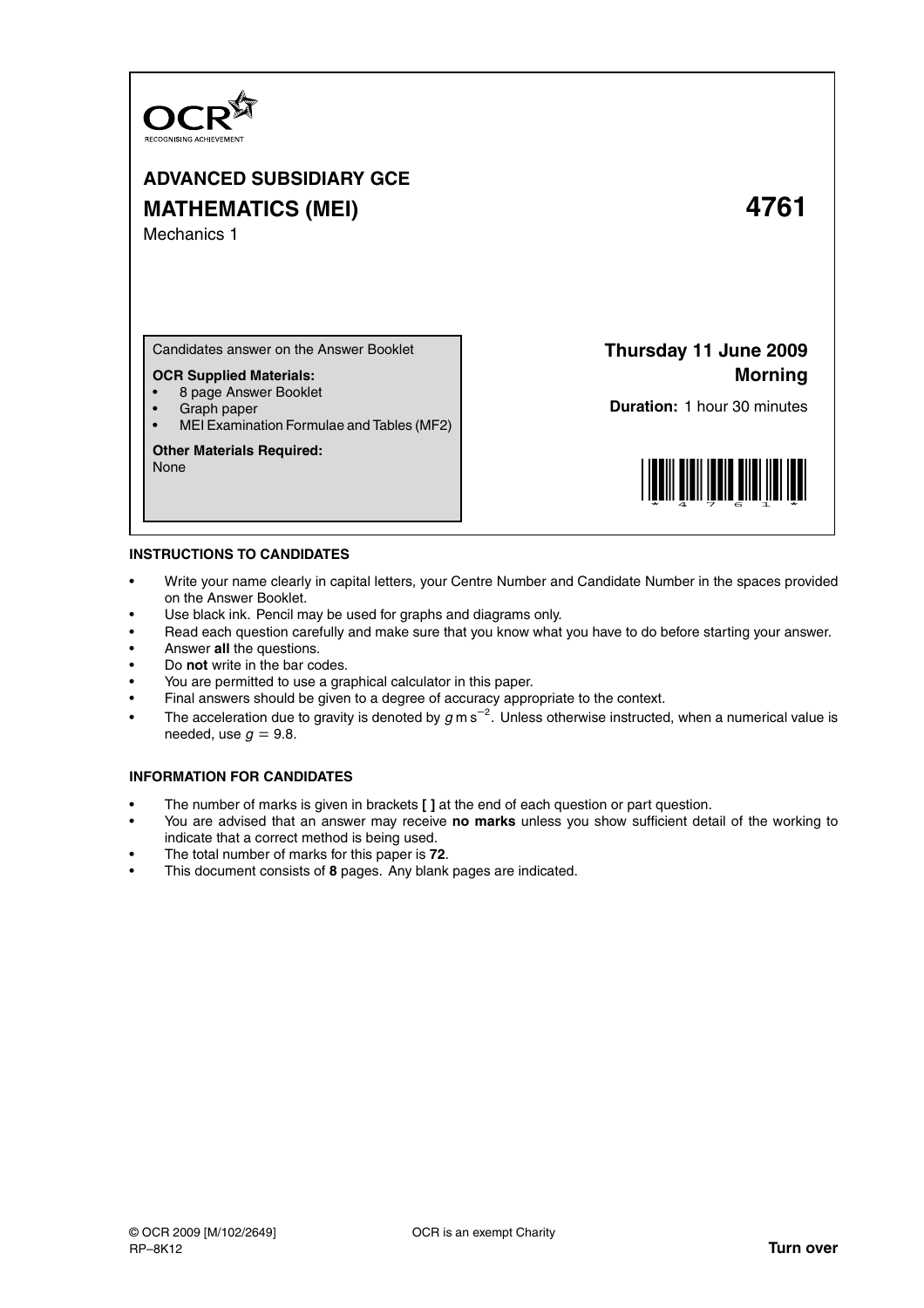

**2**

**1** The velocity-time graph shown in Fig. 1 represents the straight line motion of a toy car. All the lines on the graph are straight.



The car starts at the point A at  $t = 0$  and in the next 8 seconds moves to a point B.

| (i) Find the distance from A to B.                                                     | [2] |
|----------------------------------------------------------------------------------------|-----|
| T seconds after leaving A, the car is at a point C which is a distance of 10 m from B. |     |
| (ii) Find the value of $T$ .                                                           | 131 |
| (iii) Find the displacement from A to C.                                               |     |

**2** A small box has weight **W**N and is held in equilibrium by two strings with tensions  $\mathbf{T}_1$  N and  $\mathbf{T}_2$  N. This situation is shown in Fig. 2 which also shows the standard unit vectors **i** and **j** that are horizontal and vertically upwards, respectively.



**Fig. 2**

The tension  $\mathbf{T}_1$  is 10**i** + 24**j**.

(i) Calculate the magnitude of  $\mathbf{T}_1$  and the angle between  $\mathbf{T}_1$  and the vertical. [3]

The magnitude of the weight is *w* N.

**(ii)** Write down the vector **W** in terms of *w* and **j**. **[1]**

The tension  $\mathbf{T}_2$  is  $k\mathbf{i} + 10\mathbf{j}$ , where *k* is a scalar.

**(iii)** Find the values of *k* and of *w*.  $[3]$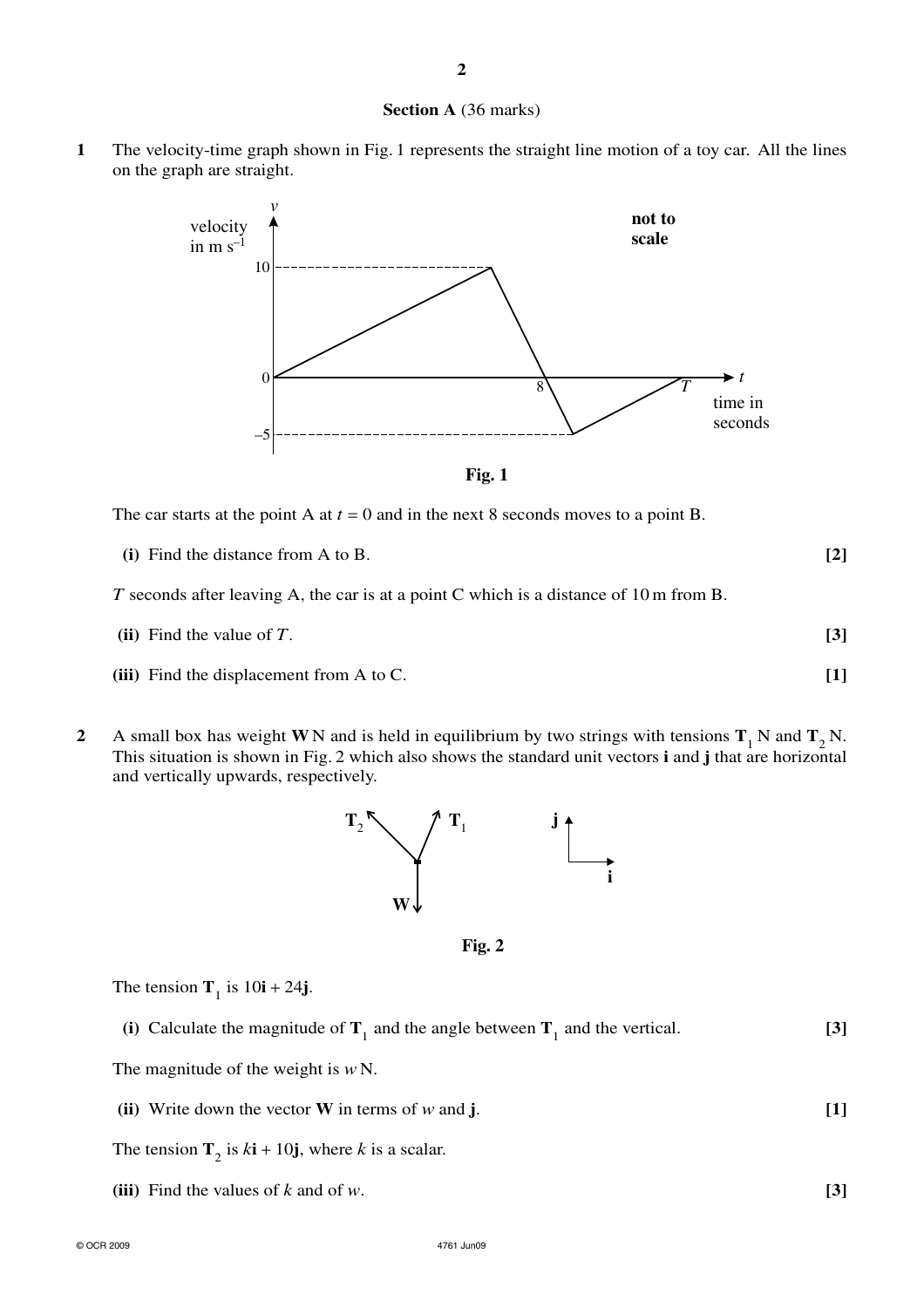**3** Fig. 3 is a sketch of the velocity-time graph modelling the velocity of a sprinter at the start of a race.



(i) How can you tell from the sketch that the acceleration is not modelled as being constant for  $0 \le t \le 4$ ?  $0 \le t \le 4$ ? **[1]** 

The velocity of the sprinter,  $v \text{ m s}^{-1}$ , for the time interval  $0 \le t \le 4$  is modelled by the expression

$$
v=3t-\frac{3}{8}t^2.
$$

- (ii) Find the acceleration that the model predicts for  $t = 4$  and comment on what this suggests about the running of the sprinter. **[3]**
- (iii) Calculate the distance run by the sprinter from  $t = 1$  to  $t = 4$ . [4]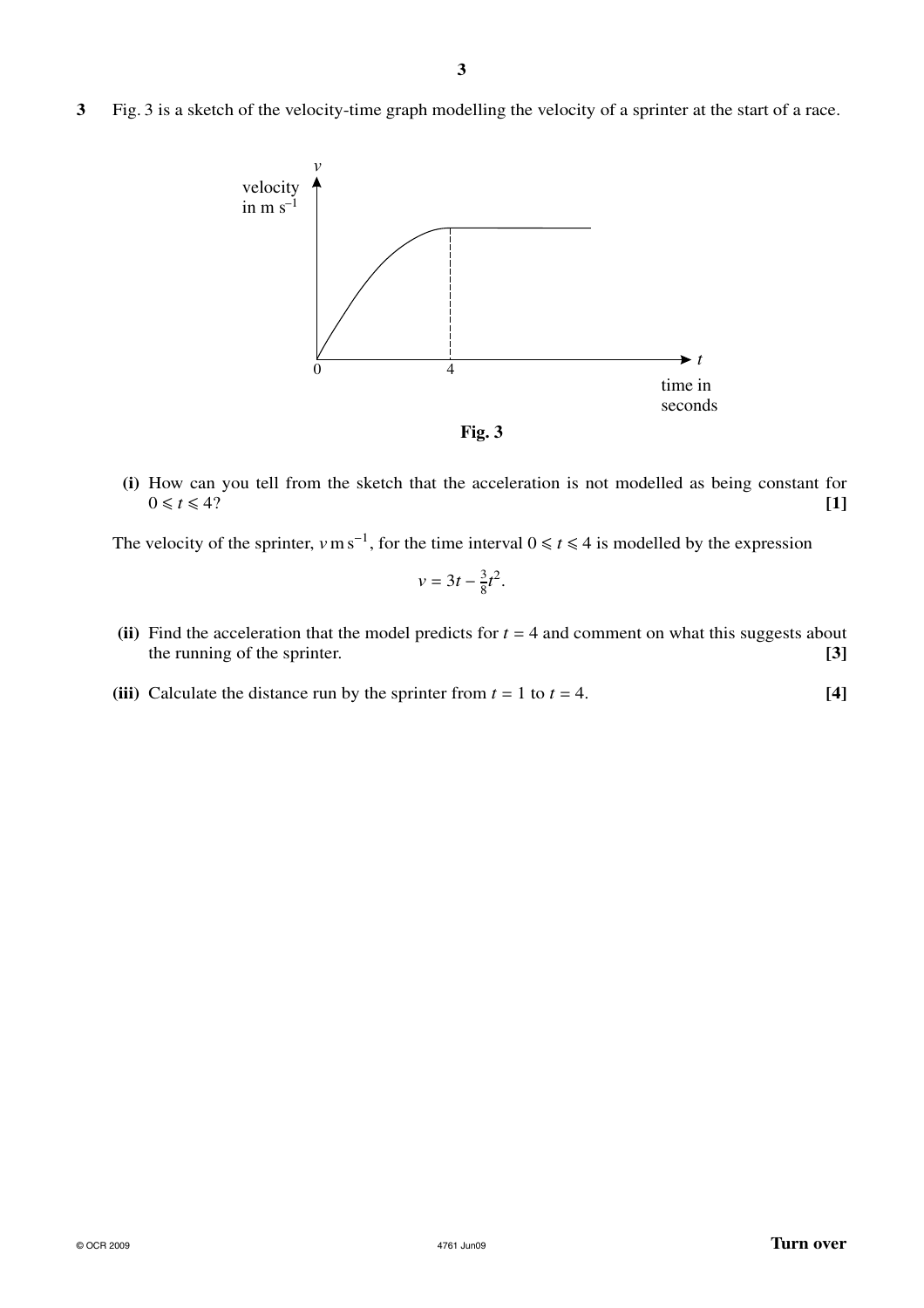**4** Fig. 4 shows a particle projected over horizontal ground from a point O at ground level. The particle initially has a speed of  $32 \text{ m s}^{-1}$  at an angle  $\alpha$  to the horizontal. The particle is a horizontal distance of 44.8 m from O after 5 seconds. Air resistance should be neglected.



**Fig. 4**

(i) Write down an expression, in terms of  $\alpha$  and  $t$ , for the horizontal distance of the particle from O at time *t* seconds after it is projected. **[1]**

| (ii) Show that $\cos \alpha = 0.28$ . |
|---------------------------------------|
|                                       |

- **(iii)** Calculate the greatest height reached by the particle. **[4]**
- **5** The position vector of a toy boat of mass 1.5 kg is modelled as  $\mathbf{r} = (2 + t)\mathbf{i} + (3t t^2)\mathbf{j}$  where lengths are in metres, *t* is the time in seconds, **i** and **j** are horizontal, perpendicular unit vectors and the origin is O.
	- (i) Find the velocity of the boat when  $t = 4$ . **[3]**
	- **(ii)** Find the acceleration of the boat and the horizontal force acting on the boat. **[3]**
	- **(iii)** Find the cartesian equation of the path of the boat referred to *x* and *y*-axes in the directions of **i** and **j**, respectively, with origin O. You are not required to simplify your answer. **[2]**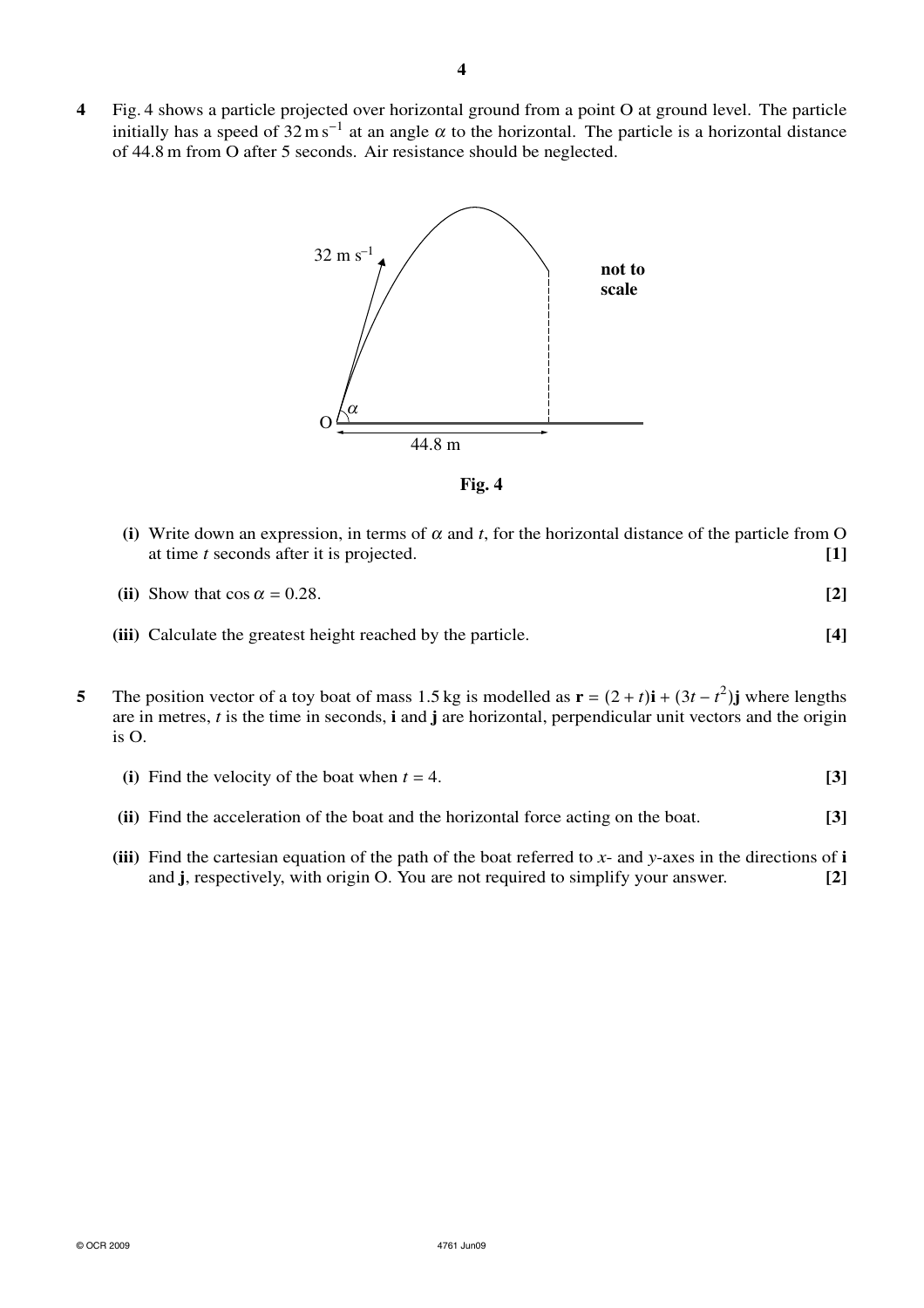### **Section B** (36 marks)

6 An empty open box of mass  $4 \text{ kg}$  is on a plane that is inclined at  $25^\circ$  to the horizontal.

In one model the plane is taken to be smooth.

The box is held in equilibrium by a string with tension *T* N parallel to the plane, as shown in Fig. 6.1.

**Fig. 6.1**

**(i)** Calculate *T*. **[2]**

A rock of mass *m* kg is now put in the box. The system is in equilibrium when the tension in the string, still parallel to the plane, is 50 N.

**(ii)** Find *m*. **[3]**

In a refined model the plane is rough.

The empty box, of mass  $4 \text{ kg}$ , is in equilibrium when a frictional force of  $20 \text{ N}$  acts down the plane and the string has a tension of  $P N$  inclined at 15 $\degree$  to the plane, as shown in Fig. 6.2.



15°

*P* N

 $\frac{1}{2}$ 

**(iii)** Draw a diagram showing all the forces acting on the box. **[2]**

25°

- **(iv)** Calculate *P*. **[5]**
- **(v)** Calculate the normal reaction of the plane on the box. **[4]**

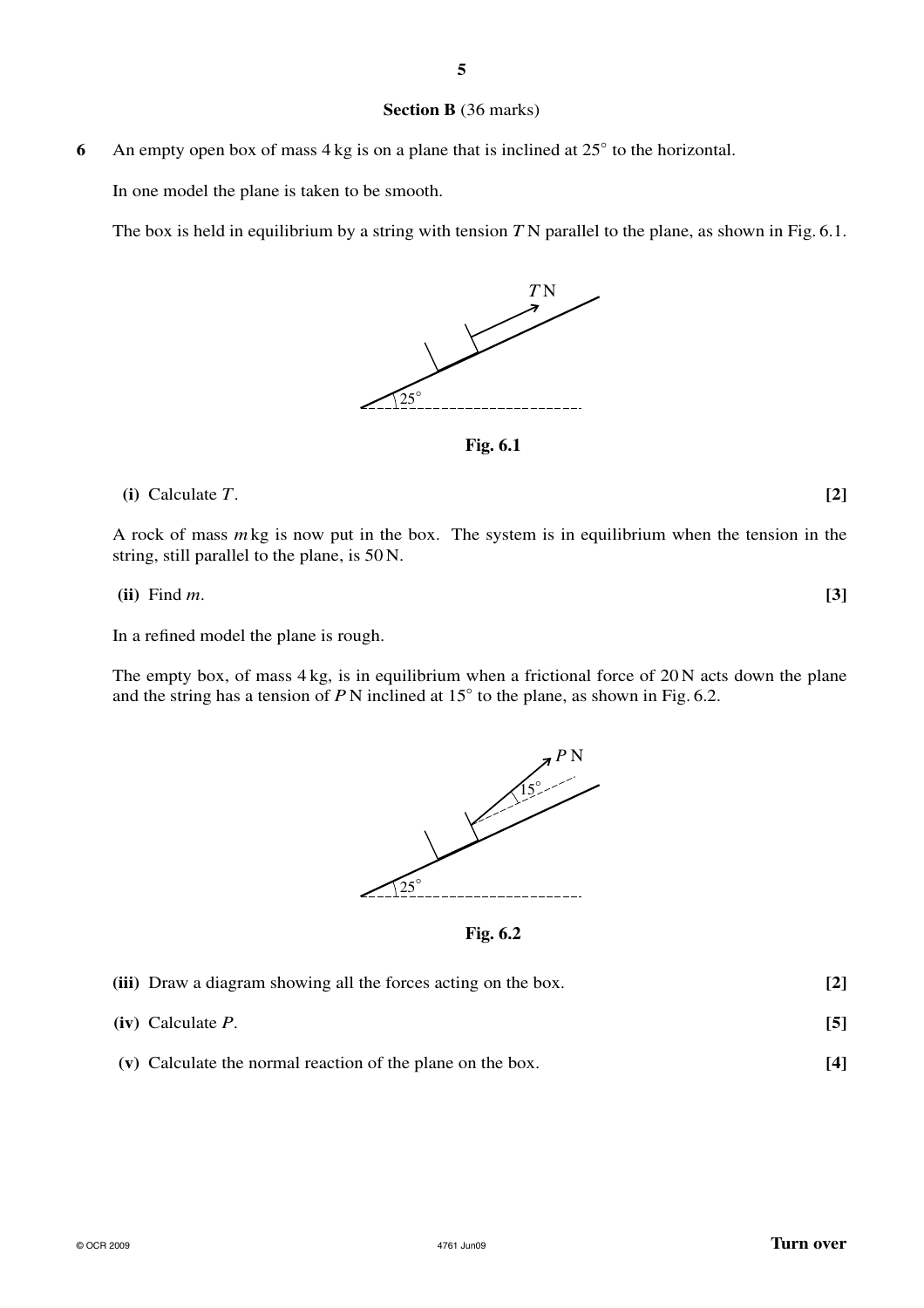**7** A box of mass 8 kg slides on a horizontal table against a constant resistance of 11.2 N.

(i) What horizontal force is applied to the box if it is sliding with acceleration of magnitude  $2 \text{ m s}^{-2}$ ? **[3]**

Fig. 7 shows the box of mass 8 kg on a long, rough, horizontal table. A sphere of mass 6 kg is attached to the box by means of a light inextensible string that passes over a smooth pulley. The section of the string between the pulley and the box is parallel to the table. The constant frictional force of 11.2 N opposes the motion of the box. A force of 105 N parallel to the table acts on the box in the direction shown, and the acceleration of the system is in that direction.



**Fig. 7**

- **(ii)** What information in the question indicates that while the string is taut the box and sphere have the same acceleration? **[1]**
- **(iii)** Draw two separate diagrams, one showing all the horizontal forces acting on the box and the other showing all the forces acting on the sphere. **[2]**
- **(iv)** Show that the magnitude of the acceleration of the system is 2.5 m s<sup>−</sup><sup>2</sup> and find the tension in the string. **[7]**

The system is stationary when the sphere is at point P. When the sphere is 1.8 m above P the string breaks, leaving the sphere moving upwards at a speed of  $3 \text{ m s}^{-1}$ .

- **(v)** (*A*) Write down the value of the acceleration of the sphere after the string breaks. **[1]**
	- (*B*) The sphere passes through P again at time *T* seconds after the string breaks. Show that *T* is the positive root of the equation  $4.9T^2 - 3T - 1.8 = 0$ . [2]
	- (*C*) Using part (*B*), or otherwise, calculate the total time that elapses after the sphere moves from P before the sphere again passes through P. **[4]**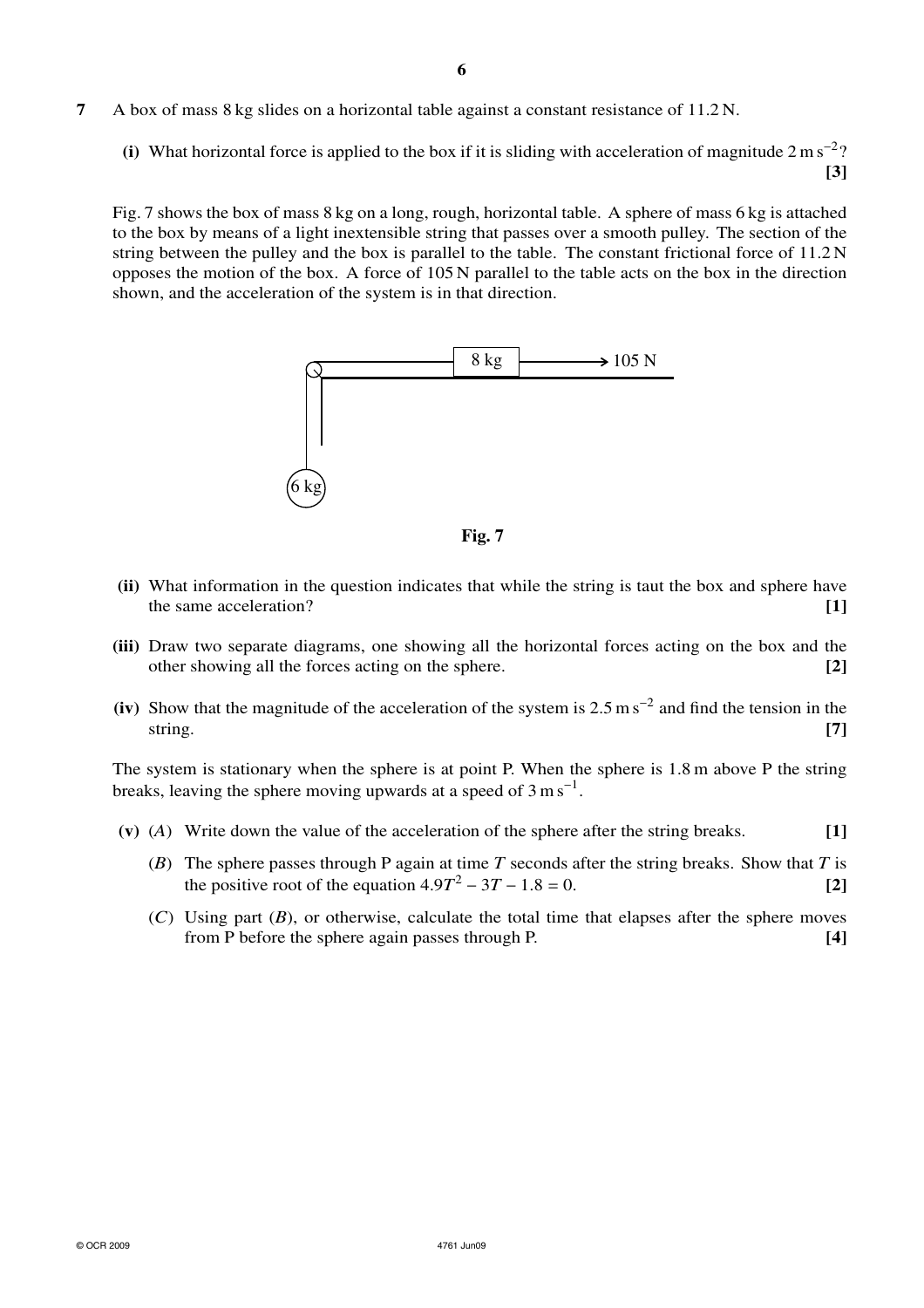## **BLANK PAGE**